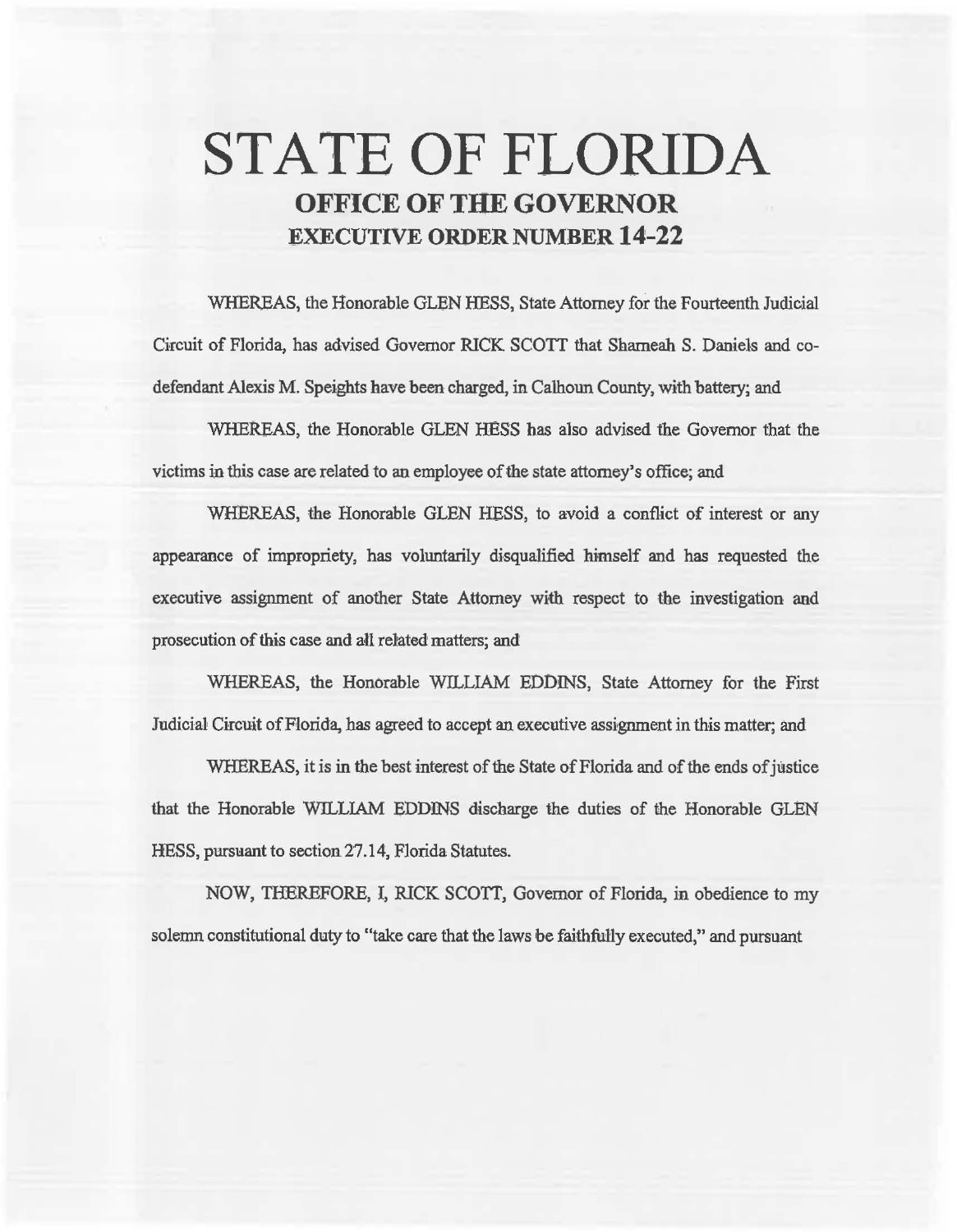to the Constitution and laws of the State of Florida, issue the following Executive Order, effective immediately:

#### Section 1.

The Honorable WILLIAM EDDINS, State Attorney for the First Judicial Circuit of Florida, referred to as the "Assigned State Attorney," is assigned to discharge the duties of the Honorable GLEN HESS, State Attorney for the Fourteenth Judicial Circuit of Florida, as they relate to the investigation, prosecution and all matters related to Sharneah S. Daniels and Alexis M. Speights.

### Section 2.

The Assigned State Attorney or one or more Assistant State Attorneys and Investigators, who have been designated by the Assigned State Attorney, shall proceed immediately to the Fourteenth Judicial Circuit of Florida, and are vested with the authority to perform the duties prescribed herein.

#### Section 3.

All residents of the Fourteenth Judicial Circuit are requested, and all public officials are directed, to cooperate and render whatever assistance is necessary to the Assigned State Attorney, so that justice may be served.

## Section 4.

The period of this Executive Assignment shall be for one (1) year, to and including January22, 2015.